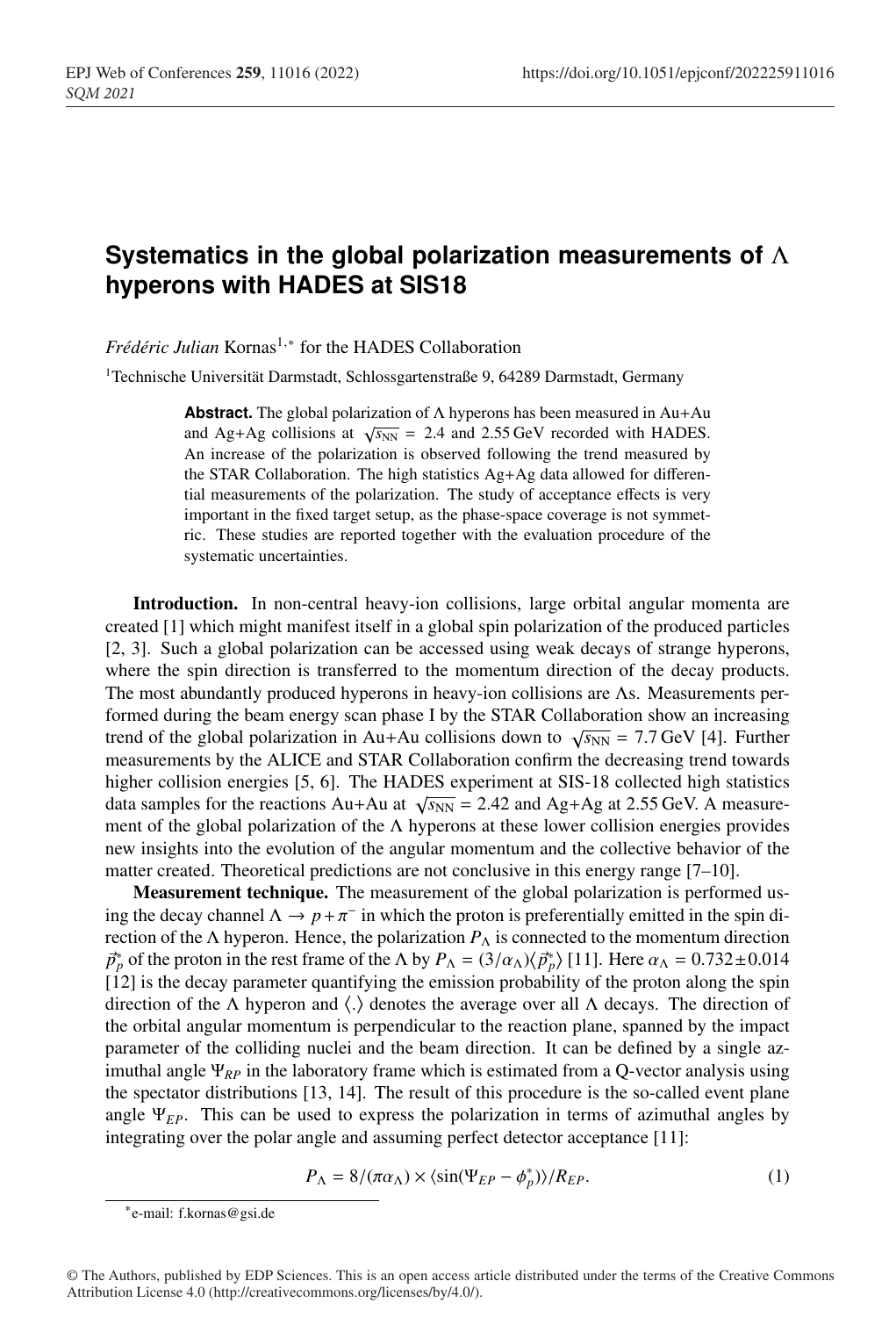Due to the finite resolution of the event plane reconstruction, the associated reduction of the measured correlation has to be taken into account by introducing the event plane resolution correction *REP* [14]. The event plane and its resolution are determined for the HADES detector [15] as described in [16]. The reconstruction of the  $\Lambda$  hyperons in HADES is done by identifying their its decay topology in a multi-variate analysis. The polarization signal is extracted with the invariant mass method. More details can be found in [17].

**Efficiency correction.** The efficiency map for the reconstruction of  $\Lambda$  hyperons in HADES in transverse momentum and rapidity space is shown in the left panel of Fig. 1(bottom). As only relative changes are important for the averaged polarization observable, for application the efficiencies are rescaled to the weighted mean efficiency. The  $\Lambda$ hyperons reconstructed in the experimental data as displayed in the left panel of Fig. 1(top) are used as weights. To minimize effects related to the finite binning, a Savitzky-Golay filter is used in addition [18].

Radial distance asymmetry (RDA) correction. A strong dependence of the extracted polarization signal has been observed on the proton radial distance  $R_p$ . The  $R_p$  is a signed value, calculated as the minimum distance of the proton track to a straight line parallel to the beam axis through the event vertex of the collision. The sign is determined by the cross product between the minimum distance vector and the track direction. The same dependence could be reproduced using Monte-Carlo simulations with polarized Λ hyperons and a multidifferential flow pattern. However, the signal distribution as a function of  $R_p$  is not symmetric around zero in the experiment in contrast to the simulations. A data driven approach has been developed to correct for this asymmetry. Therefore, the distribution is divided into a finite amount of bins which are weighted in order to restore the symmetry of the distribution. The application of the same weights to the polarization observable results in a slight increase of the extracted signal value by ∼ 8 % consistently for both, Au+Au and Ag+Ag. Variations of the correction procedure, in an extreme scenario by flattening the distribution of  $R_p$ , give consistent results within statistical uncertainties.

Acceptance effects. The phase-space coverage in fixed target experiments is usually not symmetric as displayed in the left panel of Fig. 1. To study the acceptance effects in more detail, Monte-Carlo simulations with polarized Λ hyperons are used. The flow pattern for the directed and elliptic flow has been implemented in addition according to the experimentally measured values. Different input values have been tested for the  $\Lambda$  polarization. For the different samples the input value could be reconstructed within statistical uncertainties as summarized in the right panel of Fig. 1. A non-zero background polarization is extracted which qualitatively matches the observations in the experimental data. It could be traced back to a mis-matching of  $\pi^-$  from polarized  $\Lambda$  hyperons with primary protons. However, the effect on the polarization extraction is negligible.

Systematic uncertainties. The systematic uncertainties are evaluated by varying single parameters in the analysis and comparing the extracted polarization signals. In order to remove statistical fluctuations the Barlow criterion [19] is used for the difference between the measured result  $P_M \pm \sigma_M$  and the result from the varied set  $P_V \pm \sigma_V$ :

$$
B_{\rm crit} = |P_{\rm M} - P_{\rm V}| \left| \sqrt{|\sigma_{\rm M}^2 - \sigma_{\rm V}^2|} \right|.
$$
 (2)

If  $B_{\text{crit}} > 1$  a variation is treated as significant beyond statistical fluctuations and added in quadrature to the overall systematic uncertainty. Otherwise it is neglected. For the particle selection, the decay topology parameters and MVA response have been varied such that the amount of reconstructed  $\Lambda$  hyperons differs by  $\pm 15\%$ . In general, the variations are around 2 %, except for the distance of the proton track to the primary vertex where it is found to be 7.5 %. Concerning the invariant mass method, the difference between determining the signal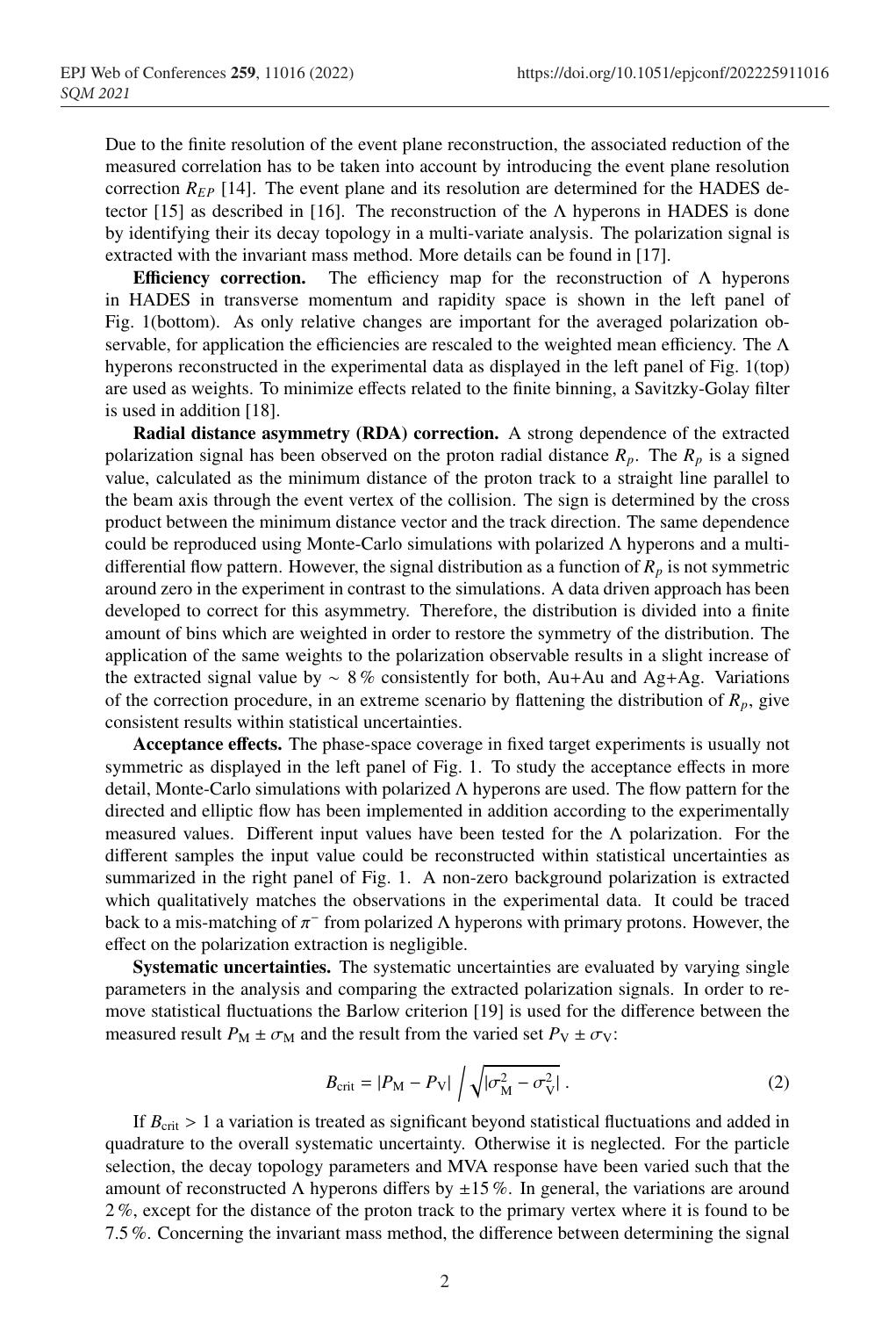

**Figure 1.** Left panel: Phase-space distribution (top) of the reconstructed  $\Lambda$  hyperons and the corresponding reconstruction efficiency (bottom) in Ag+Ag collisions at  $\sqrt{s_{NN}}$  = 2.55 GeV. Right panel: Extraction of the  $\Lambda$  polarization from Monte-Carlo simulations as a function of the input polarization using two different methods (blue and red points). The background "polarization" extracted from the invariant mass method is depicted by the green points.

and background fractions using either a direct fit to the same-event data or the mixed-event technique are found to be negligible. The same applies to variations of the invariant mass range used to fix the background shape. Different assumptions have been tested, i.e. a linear and constant background shape as a function of the invariant mass, however, the magnitude of the variation is small ~ 1%. As a second method the  $\Delta \phi$  extraction method [20] has been used, but no significant difference to the default result has been observed. The same observation has been made for the systematic variations related to the efficiency and RDA corrections. Finally, two scaling uncertainties are included in the systematic uncertainties: 2% due to the measurement uncertainty of the decay parameter  $\alpha_{\Lambda}$  [12] and 5% related to the uncertainty in the determination of the event plane resolution correction  $R_{EP}$ . A summary of this evaluation procedure is shown in the left panel of Fig. 2 for both data sets. Most of these systematic uncertainties also apply to the differential study of the global polarization. However, sources that might be different for different regions of phase-space are re-evaluated for each bin separately and the overall uncertainties are plotted in the right panel of Fig. 2 for the rapidity dependence of the global  $\Lambda$  polarization. These are: the efficiency and RDA corrections, the ∆φ extraction method and the constant background assumption.

In summary, the global polarization of  $\Lambda$  hyperons has been measured in Au+Au and Ag+Ag collisions at  $\sqrt{s_{NN}}$  = 2.4 and 2.55 GeV with the fixed-target experiment HADES. Acceptance effects have been studied using experimental data but also Monte-Carlo simulations. An effect related to the direction of the proton tracks has been studied and an experimental approach has been developed to correct for it. The appearance of a background correlation in the experimental data could be qualitatively reproduced in the simulations and is found to be insignificant for the signal extraction.

A detailed study of the systematic uncertainties has been performed using the Barlow criterion to identify relevant contributions beyond statistical fluctuations. For the Ag+Ag data, the global polarization has been extracted differentially as a function of centrality, rapidity and transverse momentum. Overall, the increasing trend towards lower collision energies observed by STAR is found to continue down to  $\sqrt{s_{NN}}$  = 2.4 GeV. HADES measured